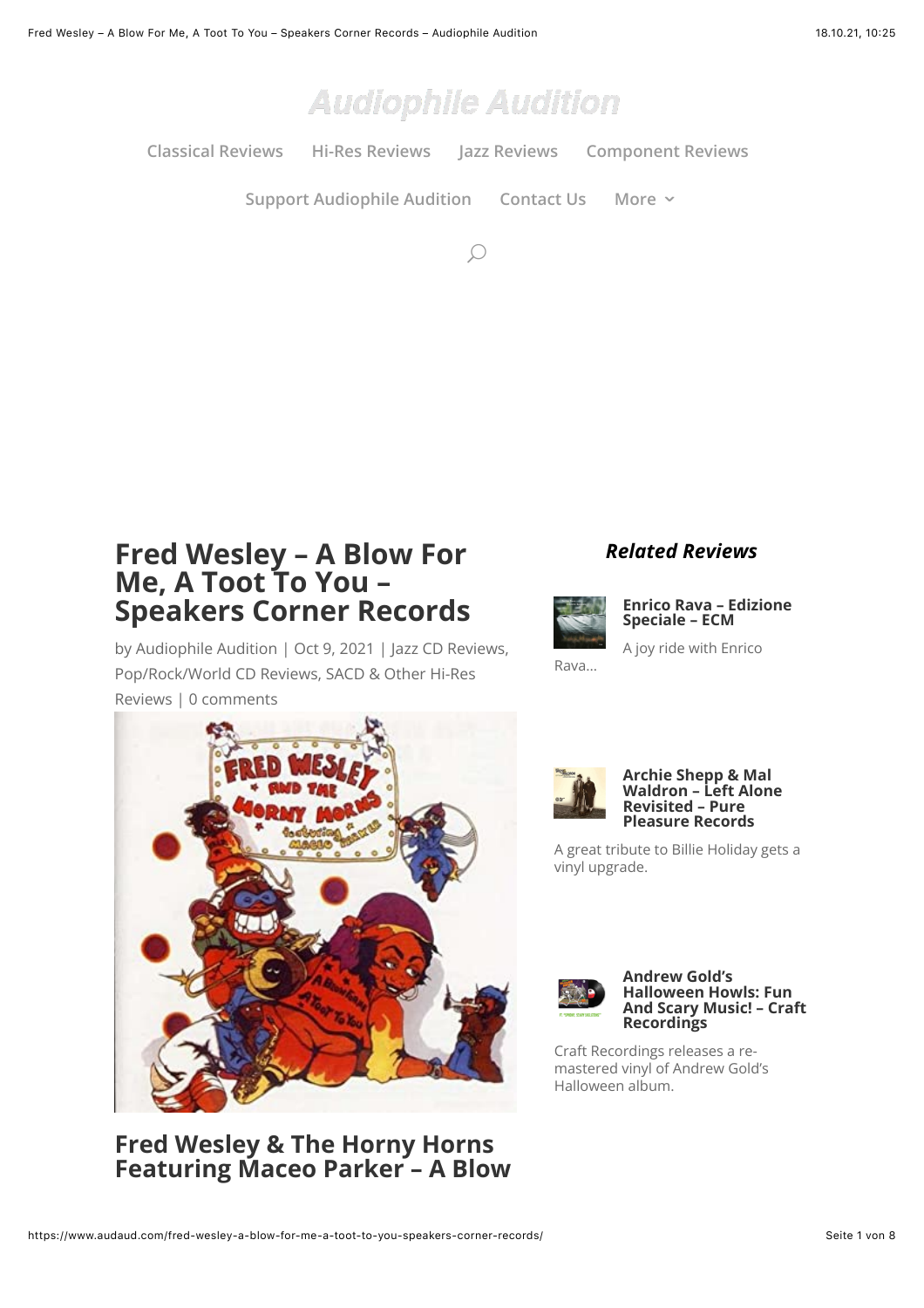# **For Me, A Toot To You – Atlantic Records SD 18214 (1977)/Speakers Corner Records (2021) 180-gram stereo vinyl, 41:44 \*\*\*\*1/2:**

Site Search Search Ads Stop Wh

*Speakers Corner Records releases a re-mastered vinyl of a classic early funk album.*

(Fred Wesley – trombone, vocals; Maceo Parker – tenor saxophone; Michael Brecker – saxophone; Randy Brecker – trumpet, flugelhorn; Bootsy Collins – guitar, bass, drums; Gary Shider – guitar; Rick Gardner – trumpet; Bernie Worrell – keyboards; Frank "Kash" Waddy – drums; Jerome Brailey – drums)

| ۰, |
|----|
|    |
| ٥  |

Ads by **Google** [Stop](https://www.googleadservices.com/pagead/aclk?sa=L&ai=CAZzCQi9tYY-tDoqX-gax2ZTgAfD72-dlzMfQ__0L84K2oKwYEAEgiL74cmCVqq-CuAegAe2DzcEDyAEJqQL2ddabsXWzPqgDAcgDywSqBPgBT9BnT4RdQEZn2QB7tredxC_h5Bj10VaC2da5UkqFKhv7vPcEQuXVzDC5IA3PVeg8PuTRLaNJeU0BEDGBS9oTrsKMf2WdZvxADTHGEAnxmg4NuS9rfsXGhbQ9MwU0Qu6kzMY8Elc20o2iCGnXdPs5hT-drxHDugvcBaIAilJ_gZcSyWByZxH_hkYAEiHLe6tJThi90M-rTOP5aEWRYE4vjhLc6xFo_L1_snXXRS2TMYVscVObBvaXM2fw7-GVucp8xco_IPUTnVQETPsnp86rfvR94cncaXHN0L9rSMi1MXnpQz1M5psQLXsOe2tmufXB3CvcRRu8VFvABPaHt_vBAvoFBgglEAEYAKAGLoAH-_uyPqgH8NkbqAfy2RuoB47OG6gHk9gbqAe6BqgH7paxAqgH_p6xAqgHpr4bqAfz0RuoB5bYG6gHqpuxAqgH35-xAtgHAMAIAdIICQiA4YAQEAEYXoAKAZALA5gLAcgLAYAMAbgMAdgTC4gUBtAVAZgWAYAXAQ&ae=1&num=1&cid=CAASFeRoqcUQ564D97rdGbAQ5uOpD7R9CA&sig=AOD64_3uc5d9f2PwGgQGv2hSmdNDc_AUIg&client=ca-pub-5519323285073240&nb=9&adurl=https://www.ebay.de/itm/363347767925%3Fnorover%3D1%26mpt%3D%5BCACHEBUSTER%5D%26siteid%3D77%26ipn%3Dadmain2%26mkevt%3D1%26mkrid%3D707-157687-884638-9%26mkcid%3D4%26placement%3D529704%26gclid%3DEAIaIQobChMIj9bxssTT8wIVioveCh2xLAUcEAEYASABEgLlUPD_BwE) [seeing this ad](https://www.googleadservices.com/pagead/aclk?sa=L&ai=CHdnqQi9tYY-tDoqX-gax2ZTgAfD72-dlzMfQ__0L84K2oKwYEAEgiL74cmCVqq-CuAegAe2DzcEDyAEJqQL2ddabsXWzPqgDAcgDywSqBPgBT9BnT4RdQEZn2QB7tredxC_h5Bj10VaC2da5UkqFKhv7vPcEQuXVzDC5IA3PVeg8PuTRLaNJeU0BEDGBS9oTrsKMf2WdZvxADTHGEAnxmg4NuS9rfsXGhbQ9MwU0Qu6kzMY8Elc20o2iCGnXdPs5hT-drxHDugvcBaIAilJ_gZcSyWByZxH_hkYAEiHLe6tJThi90M-rTOP5aEWRYE4vjhLc6xFo_L1_snXXRS2TMYVscVObBvaXM2fw7-GVucp8xco_IPUTnVQETPsnp86rfvR94cncaXHN0L9rSMi1MXnpQz1M5psQLXsOe2tmufXB3CvcRRu8VFvABPaHt_vBAvoFBgglEAEYAaAGLoAH-_uyPqgH8NkbqAfy2RuoB47OG6gHk9gbqAe6BqgH7paxAqgH_p6xAqgHpr4bqAfz0RuoB5bYG6gHqpuxAqgH35-xAtgHAMAIAtIICQiA4YAQEAEYXoAKAZALA5gLAcgLAYAMAbgMAdgTC4gUBtAVAZgWAYAXAQ&ae=1&num=1&cid=CAASFeRoqcUQ564D97rdGbAQ5uOpD7R9CA&sig=AOD64_1uTQEGHBZuA7BY4nlUkeM0PCZgog&client=ca-pub-5519323285073240&nb=9&adurl=https://www.ebay.de/itm/143535940926%3Fnorover%3D1%26mpt%3D%5BCACHEBUSTER%5D%26siteid%3D77%26ipn%3Dadmain2%26mkevt%3D1%26mkrid%3D707-157687-884638-9%26mkcid%3D4%26placement%3D529704%26gclid%3DEAIaIQobChMIj9bxssTT8wIVioveCh2xLAUcEAEYASACEgKAsvD_BwE) | [Why this ad](https://adssettings.google.com/whythisad?reasons=AB3afGEAAAZ1W1tbW251bGwsWzIxXSxudWxsLG51bGwsdHJ1ZSxudWxsLG51bGwsbnVsbCxudWxsLG51bGwsbnVsbCxudWxsLG51bGwsbnVsbCxudWxsLG51bGwsbnVsbCxudWxsLG51bGwsbnVsbCxudWxsLG51bGwsbnVsbCxudWxsLG51bGwsbnVsbCxudWxsLG51bGwsbnVsbCxudWxsLG51bGwsbnVsbCxbWyJlQmF5IE1hcmtldHBsYWNlcyBHbWJIIiwiQ0giLDEsbnVsbCwxXV1dLFtudWxsLCJodHRwczovL2dvb2dsZWFkcy5nLmRvdWJsZWNsaWNrLm5ldC9wYWdlYWQvaW50ZXJhY3Rpb24vP2FpPUNZT0cxUWk5dFlZLXREb3FYLWdheDJaVGdBZkQ3Mi1kbHpNZlFfXzBMODRLMm9Ld1lFQUVnaUw3NGNtQ1ZxcS1DdUFlZ0FlMkR6Y0VEeUFFSnFRTDJkZGFic1hXelBxZ0RBY2dEeXdTcUJQZ0JUOUJuVDRSZFFFWm4yUUI3dHJlZHhDX2g1QmoxMFZhQzJkYTVVa3FGS2h2N3ZQY0VRdVhWekRDNUlBM1BWZWc4UHVUUkxhTkplVTBCRURHQlM5b1Ryc0tNZjJXZFp2eEFEVEhHRUFueG1nNE51UzlyZnNYR2hiUTlNd1UwUXU2a3pNWThFbGMyMG8yaUNHblhkUHM1aFQtZHJ4SER1Z3ZjQmFJQWlsSl9nWmNTeVdCeVp4SF9oa1lBRWlITGU2dEpUaGk5ME0tclRPUDVhRVdSWUU0dmpoTGM2eEZvX0wxX3NuWFhSUzJUTVlWc2NWT2JCdmFYTTJmdzctR1Z1Y3A4eGNvX0lQVVRuVlFFVFBzbnA4NnJmdlI5NGNuY2FYSE4wTDlyU01pMU1YbnBRejFNNXBzUUxYc09lMnRtdWZYQjNDdmNSUnU4VkZ2QUJQYUh0X3ZCQXFBR0xvQUgtX3V5UHFnSDhOa2JxQWZ5MlJ1b0I0N09HNmdIazlnYnFBZTZCcWdIN3BheEFxZ0hfcDZ4QXFnSHByNGJxQWZ6MFJ1b0I1YllHNmdIcXB1eEFxZ0gzNS14QXRnSEFOSUlDUWlBNFlBUUVBRVlYckVKZXk4MmNNazVlZmVBQ2dHWUN3SElDd0dBREFHNERBSFlFd3VJRkFiUUZRR1lGZ0dBRndFXHUwMDI2c2lnaD0zQUtsRTZwRlhKWVx1MDAyNmNpZD1DQVFTUHdDTklyTE0tTDgwX1FjOGI1V0w0WHNpWTNjeVVDNzR1UWJxUGVYZl9FZDl1VFU1SEU5N3RBNXJ1enc2cUJMQTIydm13d0d5bTduRHAwM1JncWxWZUEiLFtudWxsLG51bGwsbnVsbCwiaHR0cHM6Ly9kaXNwbGF5YWRzLWZvcm1hdHMuZ29vZ2xldXNlcmNvbnRlbnQuY29tL2Fkcy9wcmV2aWV3L2NvbnRlbnQuanM_Y2xpZW50PXd0YVx1MDAyNm9iZnVzY2F0ZWRDdXN0b21lcklkPTQyMzkyNjM0MTlcdTAwMjZjcmVhdGl2ZUlkPTQ2NjM5ODA2MDM2MVx1MDAyNnZlcnNpb25JZD02XHUwMDI2YWRHcm91cENyZWF0aXZlSWQ9NDExNzc5MjEyMjM2XHUwMDI2aHRtbFBhcmVudElkPXByZXYtMFx1MDAyNmhlaWdodD0yODBcdTAwMjZ3aWR0aD01NzdcdTAwMjZpdGVtSWRzPTEyNTYwNTYyOTM5ODQ2ODQzODYsMTQ3NzY4Mjk3ODkwODY4MzI2ODIsMTMwNzE4NTQ0NzQ2ODEwNzMzNjQsMTA4MTQxODE1MTExMzA3MzMxMzQsMTI0Mzk5Mjc4NDU4NzI1NDQ4NTksMTIwNzQyNzUwMzk3Nzg3MTgxNjVcdTAwMjZhbGxvd2VkVmFyaWF0aW9ucz01XHUwMDI2c2lnPUFDaVZCX3pzYVBHZ0hUQWpvQ3JtOVpCbUt5NzV4VVF2SWciXSxudWxsLG51bGwsMiwidFp3cTZvd19vNE1Jek1mUV9fMExFTDZqNjdRZ0dKUG5nejhpQjJWaVlYa3VaR1V5Q0FnRkV4aTF6UU1VUWhkallTMXdkV0l0TlRVeE9UTXlNekk0TlRBM016STBNRWdGV0M1ZzdnTndBYWdCQVEiLCI4NzAwNzQ0MTI2Il1dXSxbMiwxLDEsMV1dK3lcdieKKR5y2UQ0Ve5cIKh_KT0vQ62DKduMKKu4hTFm-3IzDXOxflEDDOSrs5VqO47u3za46k8Yi_gjVbGxzhwIulPRdwejjFIhb6_iy1N7TGdOLbAVED_EBR6hiqRf_ZgUoPPZZEORy0FLTMxxtYMP9WpOViTVOvTvgRPCRX6i4k1DiWE94XtLWOVDzAxmGEigvhZtGjFAyfhGPLKc2-sMK_yTUoljWQQnU9LAgaznz57O6Mj7tKGwl4smpclItUS1j6KyBhlaS9jikaYT76ZW9eGKUMSEtyUlez6s_RNze2zjrfsdDns52cKZCcW7d3aavNsIzRYW0GuqvxXbjg,lqWzFl5dmNZ-bvhc5jpZKA&source=display)[?](https://www.googleadservices.com/pagead/aclk?sa=L&ai=CNjooQi9tYY-tDoqX-gax2ZTgAfD72-dlzMfQ__0L84K2oKwYEAEgiL74cmCVqq-CuAegAe2DzcEDyAEJqQL2ddabsXWzPqgDAcgDywSqBPgBT9BnT4RdQEZn2QB7tredxC_h5Bj10VaC2da5UkqFKhv7vPcEQuXVzDC5IA3PVeg8PuTRLaNJeU0BEDGBS9oTrsKMf2WdZvxADTHGEAnxmg4NuS9rfsXGhbQ9MwU0Qu6kzMY8Elc20o2iCGnXdPs5hT-drxHDugvcBaIAilJ_gZcSyWByZxH_hkYAEiHLe6tJThi90M-rTOP5aEWRYE4vjhLc6xFo_L1_snXXRS2TMYVscVObBvaXM2fw7-GVucp8xco_IPUTnVQETPsnp86rfvR94cncaXHN0L9rSMi1MXnpQz1M5psQLXsOe2tmufXB3CvcRRu8VFvABPaHt_vBAvoFBgglEAEYAqAGLoAH-_uyPqgH8NkbqAfy2RuoB47OG6gHk9gbqAe6BqgH7paxAqgH_p6xAqgHpr4bqAfz0RuoB5bYG6gHqpuxAqgH35-xAtgHAMAIA9IICQiA4YAQEAEYXoAKAZALA5gLAcgLAYAMAbgMAdgTC4gUBtAVAZgWAYAXAQ&ae=1&num=1&cid=CAASFeRoqcUQ564D97rdGbAQ5uOpD7R9CA&sig=AOD64_2e9clGhRqt4VbnVAVXsrw0rcGv5Q&client=ca-pub-5519323285073240&nb=9&adurl=https://www.ebay.de/itm/154318470250%3Fnorover%3D1%26mpt%3D%5BCACHEBUSTER%5D%26siteid%3D77%26ipn%3Dadmain2%26mkevt%3D1%26mkrid%3D707-157687-884638-9%26mkcid%3D4%26placement%3D529704%26gclid%3DEAIaIQobChMIj9bxssTT8wIVioveCh2xLAUcEAEYASADEgIwuvD_BwE)  $\triangleright$ 



Sep 23, 2021

[A great vinyl upgrade from Pu](https://www.googleadservices.com/pagead/aclk?sa=L&ai=CEIVpQi9tYY-tDoqX-gax2ZTgAfD72-dlzMfQ__0L84K2oKwYEAEgiL74cmCVqq-CuAegAe2DzcEDyAEJqQL2ddabsXWzPqgDAcgDywSqBPgBT9BnT4RdQEZn2QB7tredxC_h5Bj10VaC2da5UkqFKhv7vPcEQuXVzDC5IA3PVeg8PuTRLaNJeU0BEDGBS9oTrsKMf2WdZvxADTHGEAnxmg4NuS9rfsXGhbQ9MwU0Qu6kzMY8Elc20o2iCGnXdPs5hT-drxHDugvcBaIAilJ_gZcSyWByZxH_hkYAEiHLe6tJThi90M-rTOP5aEWRYE4vjhLc6xFo_L1_snXXRS2TMYVscVObBvaXM2fw7-GVucp8xco_IPUTnVQETPsnp86rfvR94cncaXHN0L9rSMi1MXnpQz1M5psQLXsOe2tmufXB3CvcRRu8VFvABPaHt_vBAvoFBgglEAEYBaAGLoAH-_uyPqgH8NkbqAfy2RuoB47OG6gHk9gbqAe6BqgH7paxAqgH_p6xAqgHpr4bqAfz0RuoB5bYG6gHqpuxAqgH35-xAtgHAMAIBtIICQiA4YAQEAEYXoAKAZALA5gLAcgLAYAMAbgMAdgTC4gUBtAVAZgWAYAXAQ&ae=1&num=1&cid=CAASFeRoqcUQ564D97rdGbAQ5uOpD7R9CA&sig=AOD64_3PgDjaYO-dwX2T6kuZRZcolSvw3Q&client=ca-pub-5519323285073240&nb=9&adurl=https://www.ebay.de/itm/294317992148%3Fvar%3D592951900355%26norover%3D1%26mpt%3D%5BCACHEBUSTER%5D%26siteid%3D77%26ipn%3Dadmain2%26mkevt%3D1%26mkrid%3D707-157687-884638-9%26mkcid%3D4%26placement%3D529704%26gclid%3DEAIaIQobChMIj9bxssTT8wIVioveCh2xLAUcEAEYASAGEgKd9vD_BwE)re Pleasure Records shines a light on spiritual jazz from the 70's.

In the world of funk, trombonist Fred Wesley was impactful. In the 1960's he was an important contributor to "The Godfather Of Soul", James Brown. He played on many hits, including "Say It Loud-I'm Black, I'm Proud", "Mother Popcorn" and "Hot Pants" (also, a co-writer). In the 1970's Wesley became a pivotal member of George Clinton's various gamechanging Parliament-Funkadelic groups. He fronted his own soul-funk outfit, The Horny Horns in the late 70's. Wesley became an in-demand session player for dozens of soul, jazz, rock and jazz acts like Dr. John, Count Basie, Bootsy Collins, Ray Charles, Lionel Hampton, Van Morrison, Maceo Parker, Natalie Cole, Randy Crawford, Earth Wind & Fire and The Red Hot Chili Peppers to name just a few. Wesley is a visiting artist/academic at Berklee School Of Music and Columbia College Of Chicago. His musical imprint has traversed musical genres and generations of musicians.



Sep 21, 2021

Pure Pleasure Records releases an upgraded vinyl of an underappreciated jazz musician.

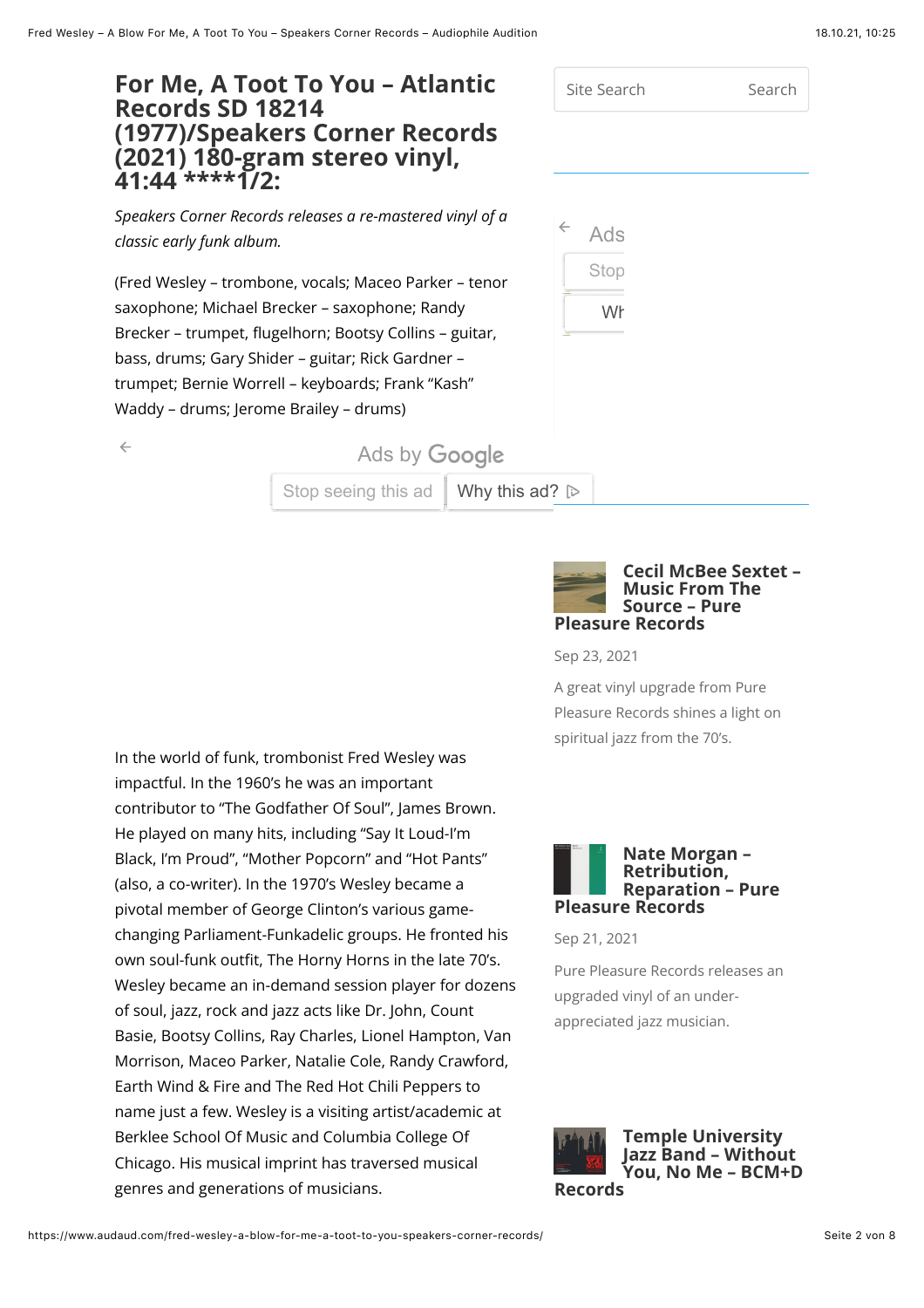Speakers Corner Records has released a 180-gram remastered vinyl of *A Blow For Me, A Toot For You*. This album features fellow James Brown alumnus Maceo Parker and is produced by funk pioneers George Clinton and Bootsy Collins, who also co-wrote all but one song. This is pure 70's funk. Side A opens with the festive, groove-laden "Up The Down Stroke". The horn section is vibrant and the steady pulse never relents. Like many arrangements in this genre, there are repeat lines with unison singing and gospel-infused backup vocals. There is considerable studio polish, but the soulful ambiance is never diluted. The disco-like presentation is hypnotic and the basic riff structure goes on and on…and it is great! In a polyrhythmic structure, the title track deploys synthesizers, piano, thick bass and stellar horn charts. It reflects a more bluesy approach and Wesley's trombone solo is visceral and downright nasty. Of course there are hooks everywhere, including dual trumpet and saxophone runs. The ending is unbridled soul-jazz intonation. "When In Doubt: Vamp" has a very muscular jazzy resonance for the first 1:34. Then this unbelievable horn section transitions to-in the-pocket elocution with soaring trumpet and trombone runs.

 $\leftarrow$ 

Sep 20, 2021

Award-winning Temple University Jazz Band pays tribute to Jimmy Heath.



Sep 15, 2021

Craft Recordings releases a vibrant triple vinyl of Madeline Peyroux's 2004 classic

### [« Older Entries](https://www.audaud.com/fred-wesley-a-blow-for-me-a-toot-to-you-speakers-corner-records/page/2/?et_blog)

[Ads by](https://www.googleadservices.com/pagead/aclk?sa=L&ai=C7CCNQS9tYd_hOsesx_APmbKukAH4w7vgZeCqpNmwDrv57JCCAhABIIi--HJglaqvgrgHoAGMoYnxAsgBCakCKB76sYL9fD6oAwHIA8sEqgT8AU_QtVz3oxaW_UHDUwEOdWZEq-ZOyNI_dCRKOKsj9d_N8hjX-vYrXg9xERicCoN-O9UtK9I0ihUbVqatjt2r2eUuFK3QSndzZMAXdHaeBtaLPFgIRWFQPBaG0eZzC7L4m_RMelHmy-W5ZAudHB2IWGih961sILg3fHC6XoBp1C8hmC-eaFeveCJdttw8KIQNBXgyeWmQwSi6DcFD1rqiBNU6DFgWywUYZ1K10W0ZY_Z3rp1b16DuzPL74vgE_83NMEc3W0niYwFAFUnznSvQF_gVMgkT-Hsh5eGl9HdUyDbDaq08_1Z2E-cnSA6sCNuJkVd-zE_qWZRep0VN6sAEkL_Vse8D-gUGCCUQARgAoAYugAerlOGlAqgH8NkbqAfy2RuoB47OG6gHk9gbqAe6BqgH7paxAqgHpr4bqAfz0RuoB5bYG6gHqpuxAqgH35-xAtgHAMAIAdIICQiA4YAQEAEYXoAKAZALA5gLAcgLAYAMAbgMAdgTDYgUAdAVAYAXAQ&ae=1&num=1&cid=CAASFeRoqCuBxasoRQqLwOFqCcFCk1-Iuw&sig=AOD64_2bfikSOIf35TzUdhb3w-PoLrY-IQ&client=ca-pub-5519323285073240&nb=9&adurl=https://www.trendyol.de/trendyol-collection/bikinihose-schwarz-klassisch-p-32012392%3FboutiqueId%3D585897%26merchantId%3D968%26gads%3Dtrue%26gads%3Dtrue%26tyutm_source%3Dgoogle%26tyutm_medium%3Dcpc%26tyutm_campaign%3Dc:de_p:prospect_x:all_t:ggl-smart-display%26gclid%3DEAIaIQobChMIn4bhssTT8wIVR9YRCB0ZmQsSEAEYASABEgLJg_D_BwE) Goo

Stop seeing this

### [Why this ad?](https://adssettings.google.com/whythisad?reasons=AB3afGEAAAV3W1tbW251bGwsWzEwXSxudWxsLG51bGwsdHJ1ZV0sW251bGwsImh0dHBzOi8vZ29vZ2xlYWRzLmcuZG91YmxlY2xpY2submV0L3BhZ2VhZC9pbnRlcmFjdGlvbi8_YWk9Q1ZPbEZRUzl0WWRfaE9zZXN4X0FQbWJLdWtBSDR3N3ZnWmVDcXBObXdEcnY1N0pDQ0FoQUJJSWktLUhKZ2xhcXZncmdIb0FHTW9ZbnhBc2dCQ2FrQ0tCNzZzWUw5ZkQ2b0F3SElBOHNFcWdUOEFVX1F0Vnozb3hhV19VSERVd0VPZFdaRXEtWk95TklfZENSS09Lc2o5ZF9OOGhqWC12WXJYZzl4RVJpY0NvTi1POVV0SzlJMGloVWJWcWF0anQycjJlVXVGSzNRU25kelpNQVhkSGFlQnRhTFBGZ0lSV0ZRUEJhRzBlWnpDN0w0bV9STWVsSG15LVc1WkF1ZEhCMklXR2loOTYxc0lMZzNmSEM2WG9CcDFDOGhtQy1lYUZldmVDSmR0dHc4S0lRTkJYZ3llV21Rd1NpNkRjRkQxcnFpQk5VNkRGZ1d5d1VZWjFLMTBXMFpZX1ozcnAxYjE2RHV6UEw3NHZnRV84M05NRWMzVzBuaVl3RkFGVW56blN2UUZfZ1ZNZ2tULUhzaDVlR2w5SGRVeURiRGFxMDhfMVoyRS1jblNBNnNDTnVKa1ZkLXpFX3FXWlJlcDBWTjZzQUVrTF9Wc2U4RG9BWXVnQWVybE9HbEFxZ0g4TmticUFmeTJSdW9CNDdPRzZnSGs5Z2JxQWU2QnFnSDdwYXhBcWdIcHI0YnFBZnowUnVvQjViWUc2Z0hxcHV4QXFnSDM1LXhBdGdIQU5JSUNRaUE0WUFRRUFFWVhyRUo1S2o1MG41R3IxbUFDZ0dZQ3dISUN3R0FEQUc0REFIWUV3MklGQUhRRlFHQUZ3RVx1MDAyNnNpZ2g9WklqWjJob2Q0cDRcdTAwMjZjaWQ9Q0FRU1B3Q05JckxNckkyVk5NNUZxWmRvOEJKRnZOcURIQmNlSFFfLXd5QmMtV0lXWUxJOFdHdG9iMzZYVGtqdXV3RU52bEkyZm1EbUZuV2l1dXROYnhmUTJnIixbbnVsbCxudWxsLG51bGwsImh0dHBzOi8vZGlzcGxheWFkcy1mb3JtYXRzLmdvb2dsZXVzZXJjb250ZW50LmNvbS9hZHMvcHJldmlldy9jb250ZW50LmpzP2NsaWVudD13dGFcdTAwMjZvYmZ1c2NhdGVkQ3VzdG9tZXJJZD04MjI1NDUwMzY4XHUwMDI2Y3JlYXRpdmVJZD01NDg0MjM1Nzg5MzJcdTAwMjZ2ZXJzaW9uSWQ9MVx1MDAyNmFkR3JvdXBDcmVhdGl2ZUlkPTQ5NDEwODQ4MDg2NFx1MDAyNmh0bWxQYXJlbnRJZD1wcmV2LTBcdTAwMjZoZWlnaHQ9MjUwXHUwMDI2d2lkdGg9MjUwXHUwMDI2aXRlbUlkcz00MDk1NzAwNTA5NTk1NjIyMDIsMTI3MDk4MTAxNzg1MDIyMDA0NzlcdTAwMjZhbGxvd2VkVmFyaWF0aW9ucz01XHUwMDI2c2lnPUFDaVZCX3htNG0tOU40amtlUktseVFJalF4VktNN3JCdWciXSxudWxsLG51bGwsMiwiQy0tajJ1RExscllJNEtxazJiQU9FT0NKaHRRMkdJQ25nNllDSWd0MGNtVnVaSGx2YkM1a1pUSUlDQVVUR05EU0poUkNGMk5oTFhCMVlpMDFOVEU1TXpJek1qZzFNRGN6TWpRd1NBWllMbUR1QTNBQmVnVUlCQklCSnciLCIxNDY3MTc3NDk0NCJdXV0sWzIsMSwxLDFdXZbJF-Jcb7qcRNKco7RhVdMbVTk3ftqOtffA_kj8WRQEZcbAEyf1rfrIToaUX326F_H_qiFXdktzFrgLyizdRX0ZQP5D5qQ-2vCoczOx5lBYfnourS4X_2IwZzp2_tSSXwQvgU70k7k_xhMGQ5Bt7q54EFtZFMYaxXpIG2UhYGVc0Ro7GLNqhzFqXUnSP2u0ZWsESL1YHMBXw81hbE02j3pDmiwewGMXhU2V9jz4RQP36ZNFOOmK0TxLssJPVGtPeZEjZNv4E4HNr_fzwyYRLnARcyEEdz0OEhg-f3LAsSeL7JYAuKHxb020-J9aNQYeE8gBhQgmlBMdTsKafeontfA,iD5FBr4ntdBG9vaFPN72dQ&source=display)

[Stop seeing this ad](https://www.googleadservices.com/pagead/aclk?sa=L&ai=CUTxmQi9tYYX1EMO_gQeNgK7wAZKU7-dlkIbmprYOm63z_QgQASCIvvhyYJWqr4K4B6ABzc6alSjIAQmpAvZ11puxdbM-qAMByAPLBKoEgAJP0M7WDJqfQLVeymB14sBWjKssqK69tquoPbQlngTAxUxJ2536iFfGTxUcLp5pg7t3W3Ik9gcBHU8xfiInIbvqboPqzpc8eQkA6jJi6XcpcOYNhVVaXwEsk6zXcTBZNv0IPyGeXGc6at26O21q5cNQQ_bQUEDoP6gL3VclTawt99fZUFL84TJsGspE8_Qgm1iRdl8tmqE5fUQtk3mrOlWFhzyiVCBEgzkQHl4UQJlBDVjcUa4pP5FNCIrqJGUaTA4nDe2SkJ_kmxntJlzHEU3jcCg1c1L_Bx6xvtGzdUTA6bpPZSkM0VzsAese3cUkWNMJOlm8h0t2Pzhxdf62bAI0wATn6OTI5wOgBi6AB82G6_QCqAfw2RuoB_LZG6gHjs4bqAeT2BuoB7oGqAfulrECqAfVyRuoB6a-G6gH89EbqAeW2BuoB6qbsQKoB9-fsQLYBwDSCAkIgOGAEBABGF6xCUaPALCSdjITgAoBmAsByAsBgAwBuAwB2BMN0BUBgBcB&ae=1&num=1&cid=CAASFeRoy9cnFYKr90XdZUuqNGNR8ffOsg&sig=AOD64_18WAWQ3zRWCiiM2wpSTvpurY2qHw&client=ca-pub-5519323285073240&nb=9&adurl=https://weristdabei.filmfriend.de%3Fgclid%3DEAIaIQobChMIhZ70ssTT8wIVw1_gCh0NgAseEAEYASAAEgLOqvD_BwE)  $\parallel$  Why this ad?

**Ads by Google** 

Side B kicks off with an ear-catching vampy bass and effect-laden guitar on "Between Two Sheets". Wesley is scintillating on trombone and matches the hot-blooded lyrical context of the song. Again, the party atmosphere is represented in the spoken/shouted vocals and slowburning saxophone. Perhaps the cut with the longestrunning cultural effect is "Four Play". This appears to be the most cohesive ensemble play. There is a tight